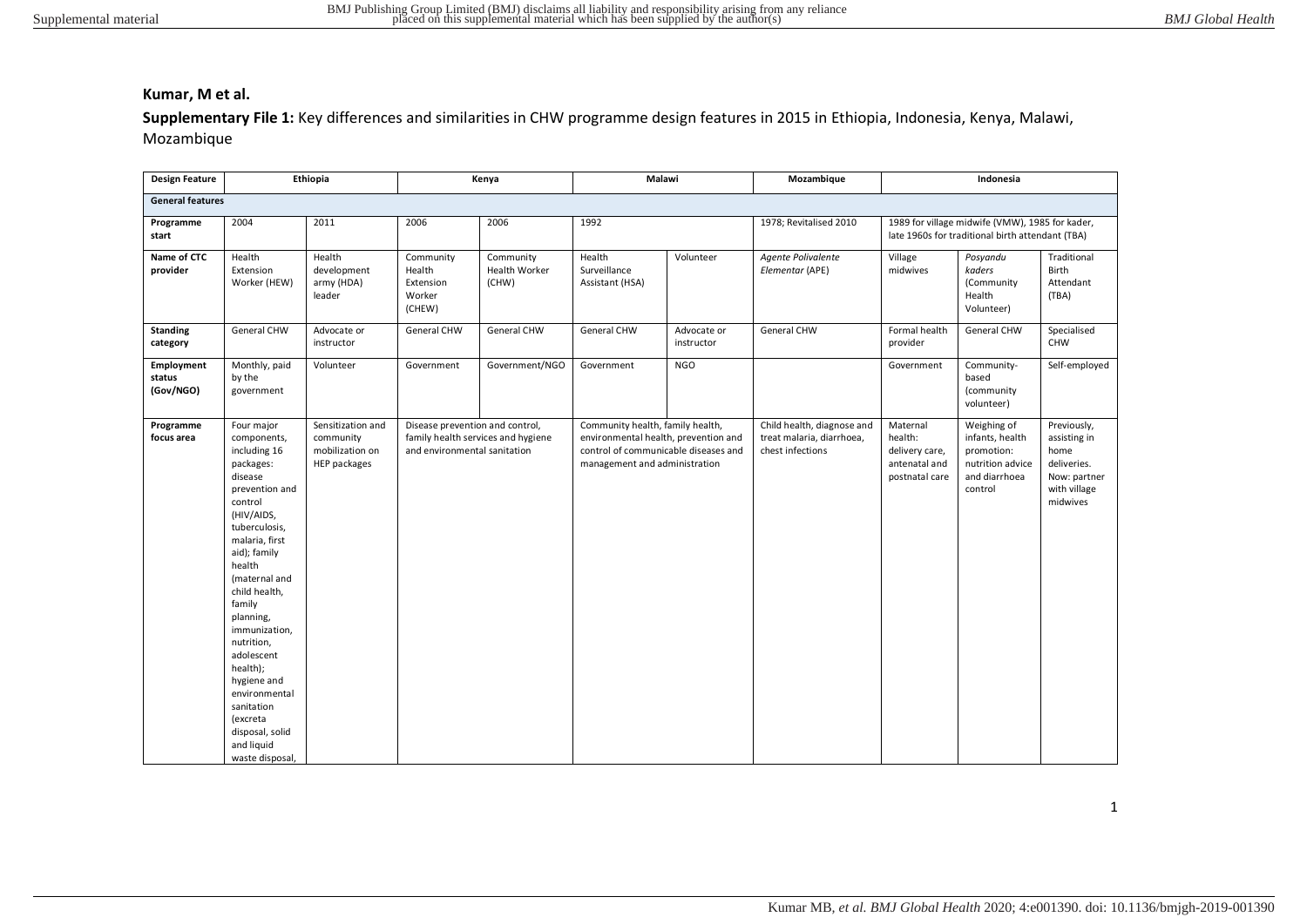## Supplementary File 1: Key differences and similarities in CHW programme design features in 2015 in Ethiopia, Indonesia, Kenya, Malawi,

Mozambique

| <b>Design Feature</b>            | Ethiopia                                                                                                                                                                                                                         |                                                                                                                    |                                                                       | Malawi<br>Mozambique<br>Kenya                                                                    |                  |                                                                                                                |                 | Indonesia                                                                                                 |                                                                                                                                                                                                                                                                               |                                                                           |
|----------------------------------|----------------------------------------------------------------------------------------------------------------------------------------------------------------------------------------------------------------------------------|--------------------------------------------------------------------------------------------------------------------|-----------------------------------------------------------------------|--------------------------------------------------------------------------------------------------|------------------|----------------------------------------------------------------------------------------------------------------|-----------------|-----------------------------------------------------------------------------------------------------------|-------------------------------------------------------------------------------------------------------------------------------------------------------------------------------------------------------------------------------------------------------------------------------|---------------------------------------------------------------------------|
|                                  | water supply<br>and safety<br>measures, food<br>hygiene and<br>safety<br>measures,<br>healthy home<br>environment,<br>control of<br>insects and<br>rodents,<br>personal<br>hygiene);<br>health<br>education and<br>communication |                                                                                                                    |                                                                       |                                                                                                  |                  |                                                                                                                |                 |                                                                                                           |                                                                                                                                                                                                                                                                               |                                                                           |
| <b>Working hours</b><br>per week | 40 hours                                                                                                                                                                                                                         | Not specified                                                                                                      | Full time<br>government<br>employee; 8<br>hours/day, 5<br>days a week | Not specified;<br>however, each<br>CHV should visit<br>all households<br>allocated in a<br>month | 40hours          | 15-20hours a<br>week (varied<br>depending on<br>the nature of<br>the assignment<br>given by<br>different NGOs) |                 | Officially, 10-<br>12 hours but,<br>they have to<br>stand by at<br>the village for<br>24 hours per<br>day | Approx. 6<br>hours per<br>month $(3 - 4)$<br>hours during in<br>the Posyandu<br>services and 2-<br>3 hours doing<br>home visit).<br>Working hours<br>are expanded<br>when there are<br>national<br>programmes<br>like vitamin A,<br>national<br>immunisation<br>program, etc. | $\overline{24}$ hours<br>uncertain                                        |
| Catchment<br>area covered        | Every Health<br>Post has two<br>HEWs, serving<br>average<br>population of<br>5,000                                                                                                                                               | 30 and 5<br>households for<br>health<br>development<br>team and one to<br>five network<br>leaders'<br>respectively | 5,000<br>population                                                   | 20 households (or<br>100 population)                                                             | 1,000 population | Variable but<br>often not<br>determined                                                                        | 2500 households | 1-3 villages<br>500-15006500<br>people                                                                    | 1 'RT' or<br>second tier of<br>the village                                                                                                                                                                                                                                    | 1 village<br>across villages<br>and even sub-<br>district and<br>district |
| <b>M&amp;E</b> activities        | Monitor the<br>leaders' of                                                                                                                                                                                                       | No                                                                                                                 | MoH tools:<br>CHEW                                                    | MoH tools;<br>Referral register                                                                  | YES              | <b>NO</b>                                                                                                      |                 | VMW report<br>their activities                                                                            | Kader report<br>their activities                                                                                                                                                                                                                                              | Not available                                                             |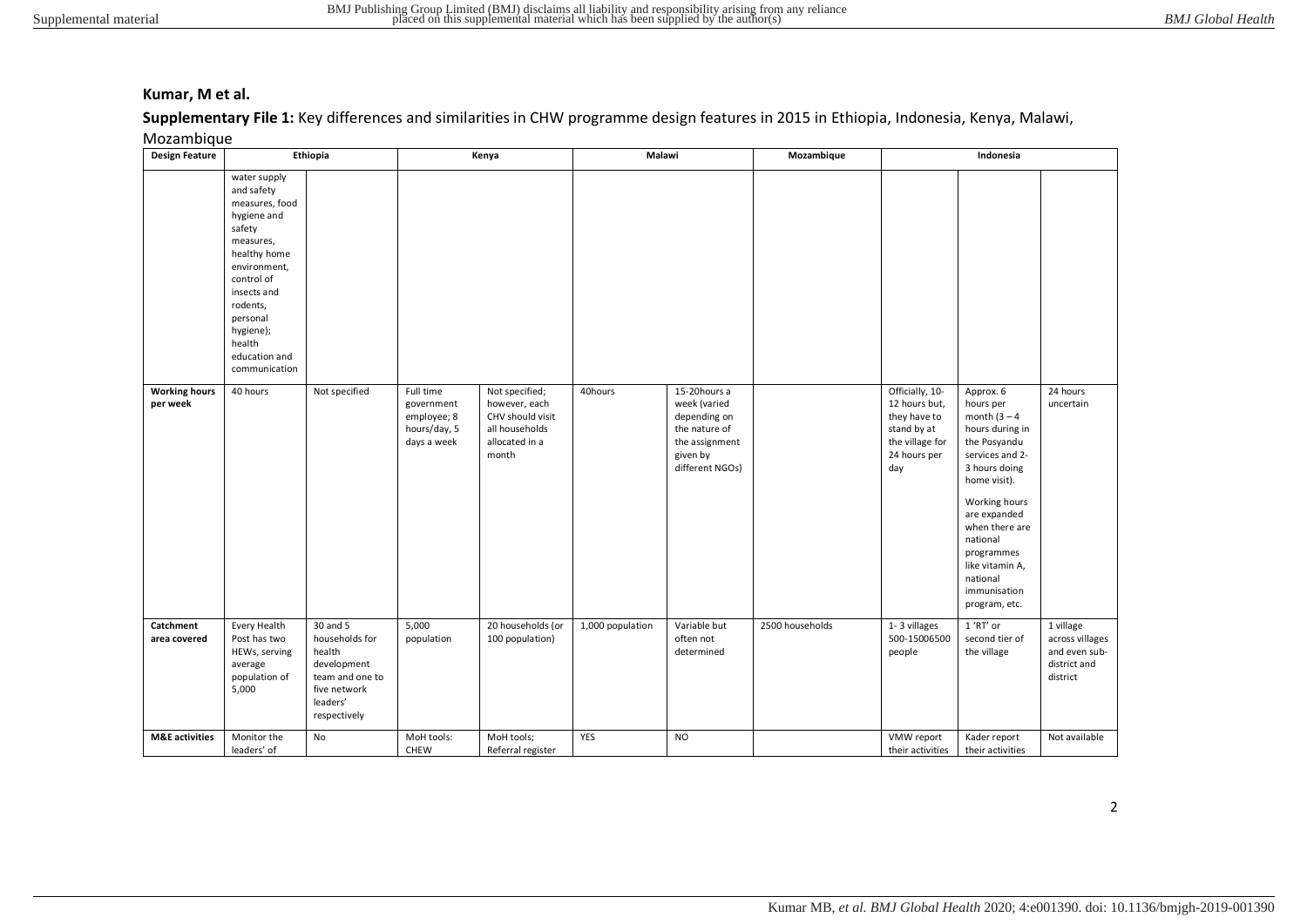# Supplementary File 1: Key differences and similarities in CHW programme design features in 2015 in Ethiopia, Indonesia, Kenya, Malawi,

| Mozambique |  |  |
|------------|--|--|
|            |  |  |
|            |  |  |

| <b>Design Feature</b>                     |                                                                                                                                                                                   | Ethiopia                                                                                                                                                  |                                                                                                                                                                                      | Kenya                                                                                                                                                                                                 | Malawi                                                                                                                        |                                                                                                                      | Mozambique                                                                                                                                                                                                                                                                                                                                                                                                                          | Indonesia                                                                    |                                                                                                                  |                           |
|-------------------------------------------|-----------------------------------------------------------------------------------------------------------------------------------------------------------------------------------|-----------------------------------------------------------------------------------------------------------------------------------------------------------|--------------------------------------------------------------------------------------------------------------------------------------------------------------------------------------|-------------------------------------------------------------------------------------------------------------------------------------------------------------------------------------------------------|-------------------------------------------------------------------------------------------------------------------------------|----------------------------------------------------------------------------------------------------------------------|-------------------------------------------------------------------------------------------------------------------------------------------------------------------------------------------------------------------------------------------------------------------------------------------------------------------------------------------------------------------------------------------------------------------------------------|------------------------------------------------------------------------------|------------------------------------------------------------------------------------------------------------------|---------------------------|
|                                           | HDAs and one<br>to five network                                                                                                                                                   |                                                                                                                                                           | summary (MoH<br>$515$ ),<br>supervision of<br>CHVs.<br>Household<br>Register<br>summary                                                                                              | (MoH 100),<br>Service Delivery<br>Log book (MoH<br>514), Household<br>register (MoH<br>513)                                                                                                           |                                                                                                                               |                                                                                                                      |                                                                                                                                                                                                                                                                                                                                                                                                                                     | to the DHO<br>through<br>midwife<br>coordinator<br>and head of<br>Puskesmas. | to the village<br>midwives, to<br>the 'kader<br>Posyandu<br>forum' and to<br>the village<br>head/head of<br>PKK. |                           |
| <b>Health service</b><br>responsibilities | Curative,<br>promotive and<br>preventive<br>services                                                                                                                              | Advocacy and<br>sensitisation                                                                                                                             | Curative.<br>promotive and<br>preventive<br>services. Six<br>age cohorts -<br>includes<br>pregnant<br>women                                                                          | Mobilisation,<br>referral, follow<br>up, basic<br>treatment                                                                                                                                           | <b>Essential health</b><br>package, curative<br>and preventive<br>services,<br>supervision of<br>village health<br>committees | Information,<br><b>Education and</b><br>Communication,<br>growth<br>monitoring,<br>referrals to<br>health facilities | Promotive and preventive<br>services, limited curative<br>services (80% and 20%<br>respectively)                                                                                                                                                                                                                                                                                                                                    | Antenatal<br>care, point of<br>care tests,<br>postnatal care                 | Mobilisation<br>and support                                                                                      | Partner with<br>midwives  |
| Selection and recruitment                 |                                                                                                                                                                                   |                                                                                                                                                           |                                                                                                                                                                                      |                                                                                                                                                                                                       |                                                                                                                               |                                                                                                                      |                                                                                                                                                                                                                                                                                                                                                                                                                                     |                                                                              |                                                                                                                  |                           |
| Gender                                    | Female                                                                                                                                                                            | Female and male                                                                                                                                           | Male and<br>female                                                                                                                                                                   | Male and female                                                                                                                                                                                       | Male and female                                                                                                               | Male and<br>female                                                                                                   | Male and female (71%<br>male)                                                                                                                                                                                                                                                                                                                                                                                                       | Female                                                                       | Majority<br>female                                                                                               | Majority<br>Female        |
| Selection<br>criteria                     | Residence in<br>the village,<br>capacity to<br>speak local<br>language,<br>completed<br>10th grade,<br>and willingness<br>to remain in<br>the village and<br>serve<br>communities | Belonging to a<br>model family, be<br>able role model<br>to others, having<br>the trust of<br>members, and<br>being able to<br>mobilize the<br>community. | A certificate in<br>one of the<br>following<br>areas:<br>Community<br>Health,<br>Sociology,<br>Nutrition,<br>Psychology,<br>Counselling,<br>Social Work,<br>Community<br>Development | Respected and<br>literate<br>community<br>resident,<br>approachable and<br>able to motivate<br>others, good<br>example in health<br>and development,<br>and willing to<br>volunteer for five<br>years | At least<br>completed<br>primary school,<br>preferably<br>secondary school                                                    | Willingness to<br>volunteer                                                                                          | Being aged 18 or over,<br>being a resident and<br>active member of the<br>community and well<br>respected by fellow<br>community members,<br>having minimal literacy<br>(able to read and write in<br>Portuguese) and<br>numeracy (able to<br>perform basic arithmetic<br>calculations). Preference<br>was given to women<br>candidates (although in<br>practice more men are<br>selected for reasons yet to<br>be better studied). | Trained<br>Midwives                                                          | Willingness to<br>volunteer,<br>literate                                                                         | Traditionally<br>in place |
| Recruitment<br>process                    | Selection is<br>done by a<br>committee<br>comprising<br>members<br>nominated by                                                                                                   | Leaders of the<br>health<br>development<br>teams and the<br>one-to-five<br>networks are                                                                   | <b>Trained health</b><br>professionals                                                                                                                                               | Committed local<br>residents                                                                                                                                                                          | Interviewed and<br>recruited by<br>government<br>health system                                                                | Community<br>selection<br>process                                                                                    | Community selection<br>process                                                                                                                                                                                                                                                                                                                                                                                                      | Civil service<br>scheme and<br>'PTT' scheme                                  | Selection by<br>the community,<br>mostly elders/<br>head of<br>village/head of<br>community.                     | <b>NA</b>                 |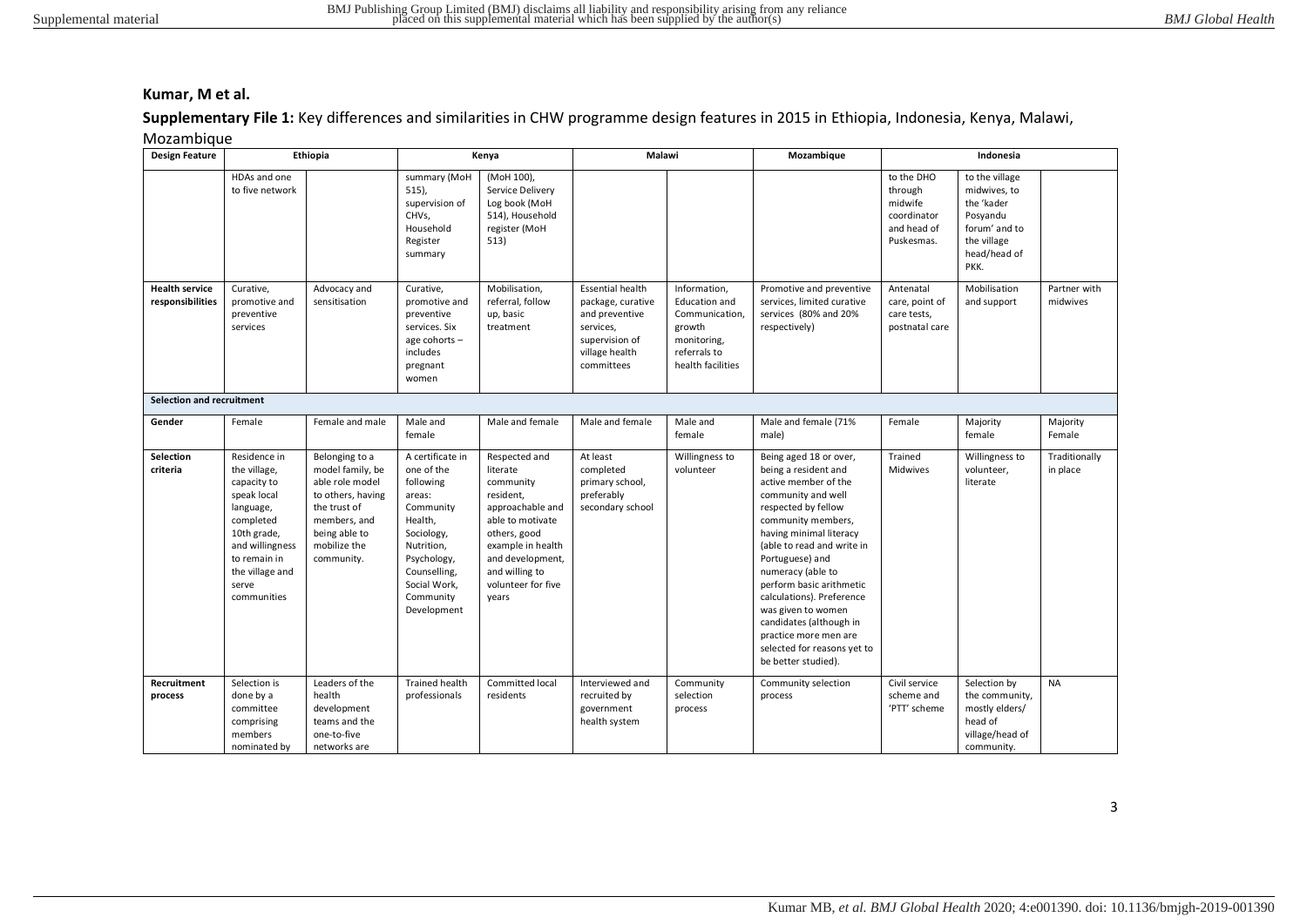## Supplementary File 1: Key differences and similarities in CHW programme design features in 2015 in Ethiopia, Indonesia, Kenya, Malawi,

#### Mozambique

| <b>Design Feature</b>            | Ethiopia                                                                                                                                                                                           |                                                                                            |                                                                          | Kenya                                                                 |                                                                                                          | Malawi<br>Mozambique                           |                                                                                                                                                         | Indonesia                                                                                   |                                                                                                                                                                  |                                     |
|----------------------------------|----------------------------------------------------------------------------------------------------------------------------------------------------------------------------------------------------|--------------------------------------------------------------------------------------------|--------------------------------------------------------------------------|-----------------------------------------------------------------------|----------------------------------------------------------------------------------------------------------|------------------------------------------------|---------------------------------------------------------------------------------------------------------------------------------------------------------|---------------------------------------------------------------------------------------------|------------------------------------------------------------------------------------------------------------------------------------------------------------------|-------------------------------------|
|                                  | the local<br>community<br>and<br>representatives<br>from the<br>woreda<br>(district) health<br>office, the<br>woreda<br>capacity-<br>building office,<br>and the<br>woreda<br>education<br>office. | selected by their<br>team members<br>supported by the<br>HEWs and kebele<br>administration |                                                                          |                                                                       |                                                                                                          |                                                |                                                                                                                                                         |                                                                                             | Increasing<br>involvement of<br>village<br>midwives in<br>selection<br>process.                                                                                  |                                     |
| <b>Training and supervision</b>  |                                                                                                                                                                                                    |                                                                                            |                                                                          |                                                                       |                                                                                                          |                                                |                                                                                                                                                         |                                                                                             |                                                                                                                                                                  |                                     |
| Supervision<br>responsibilities  | Supervise<br>leaders' of HDA<br>and one to five<br>network                                                                                                                                         | <b>No</b>                                                                                  | Oversight of<br><b>CHWs</b>                                              | No                                                                    | Oversight of<br>volunteers                                                                               | No                                             | No                                                                                                                                                      | Oversight of<br>volunteers                                                                  | No                                                                                                                                                               | No                                  |
| <b>Initial training</b>          | 1 year                                                                                                                                                                                             | Few days                                                                                   | Full<br>professional<br>training                                         | 10 days training                                                      | 12 weeks training                                                                                        | None, ad hoc<br>for campaigns<br>or activities | Four months residential<br>training                                                                                                                     | Nursing<br>academy 3<br>years                                                               | None                                                                                                                                                             | Non-formal;<br>through<br>mentoring |
| <b>Additional</b><br>training    | On-job training<br>related to local<br>interventions<br>Upgrading to<br>diploma level<br>education                                                                                                 | HEWs' packages<br>focused updates                                                          | Five days<br>training of<br>trainers                                     | Quarterly<br>refresher updates                                        | Ad hoc for<br>campaigns of NGO<br>activities                                                             | Ad hoc for<br>campaigns of<br>NGO activities   | Ad hoc refreshers                                                                                                                                       | In service<br>training<br>offered                                                           | On the job.<br>Learning by<br>doing                                                                                                                              | Through<br>mentoring                |
| Supervision<br>structure         | Supervised by<br>supervisors<br>from the<br><b>Health Centre</b><br>and woreda<br>health office<br>weekly and<br>monthly<br>respectively                                                           | Informal and<br>irregular, by<br><b>HEWs</b>                                               | Supervised by<br>district focal<br>person; at least<br>once per<br>month | Supervised by<br>CHEWs in a 1-25<br>ratio; at least<br>once per month | Supervised by<br>Environmental<br><b>Health Officers</b><br>and Community<br>Nurses<br>Monthly/quarterly | Ad hoc by HSAs                                 | Supervised by facility-<br>based health care workers<br>(monthly) and district<br>(quarterly) and provincial<br>supervisors (6 month). But<br>irregular | Formally<br>supervised by<br>midwife<br>coordinator at<br>PHC<br>Frequency:<br>once a month | None by the<br>head of<br>village/head of<br>PKK (once a<br>month) and<br>village midwife<br>(after Posyandu<br>service, but not<br>applied in all<br>Posyandu). | None                                |
| <b>Remuneration and supplies</b> |                                                                                                                                                                                                    |                                                                                            |                                                                          |                                                                       |                                                                                                          |                                                |                                                                                                                                                         |                                                                                             |                                                                                                                                                                  |                                     |